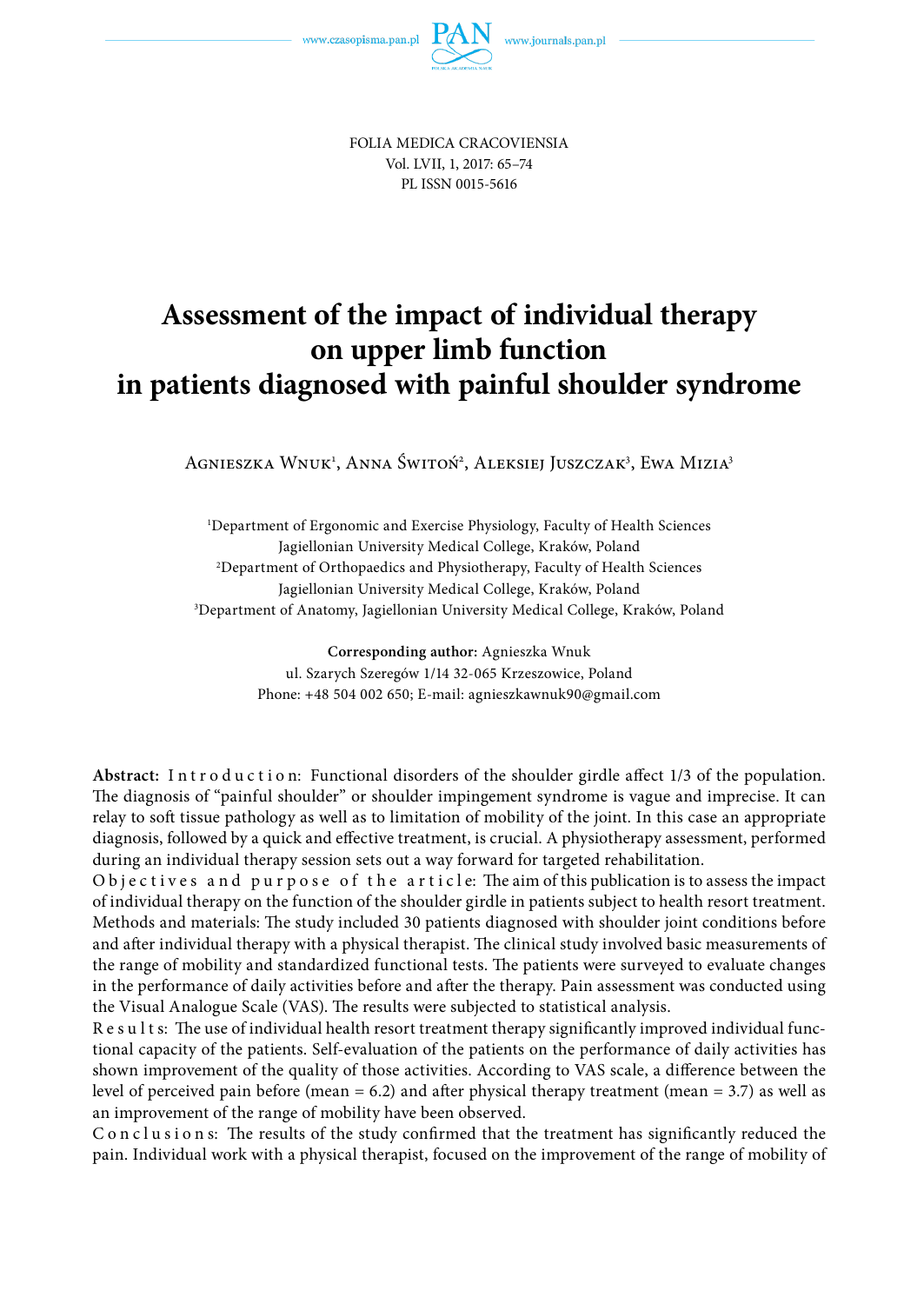the shoulder girdle and functional tasks, clearly reduces limitations of daily activities of the patients and can improve the quality of their life.

**Key words:** painful shoulder, individual therapy, functional movements.

# **Introduction**

Pain in the shoulder girdle affects 1/3 of the population and accounts for the third, as to frequency, reason to see an orthopedic surgeon. Only 50% of cases end up with a total reduction of the pain and complete recovery within the following 6 months [1–3]. Even minor symptoms or the mobility range limitation may often lead to the reduction of daily activity of patients and detriment to their quality of life.

The diagnosis of "painful shoulder" or shoulder impingement syndrome is a vague and imprecise term of various etiology. The most common cause of it can be, inter alia, a local synovitis, leading to the adhesion of the bottom of the articular capsule and increased deposition of calcium in the area, damage to the rotator cuff, reduction of the subacromial space, degeneration of the articular surfaces, unsteadiness or accumulation of microtraumas and soft tissue overload [4]. Regardless of various causes, the most common changes affect the supraspinatus muscle. Before the beginning of the rehabilitation of the shoulder girdle area it is required to exclude any damage to the brachial plexus and the compression neuropathy, resulting from degenerative changes in the cervical spine  $[5, 6]$ . Numerous studies have also confirmed that the risk of pain of the shoulder girdle increases with age. The diagnosis of shoulder impingement syndrome affects  $4\%$  of adults aged  $40-60$  up to  $54\%$  of people over 60 [7]. In addition to the age, the negative predictive value is determined by such factors as: high rate of disability, long period of persistent pain, high pain irritation [8].

The researchers aim to highlight the issue related to diagnosing and classification in this area. An invalid diagnosis can lead to incorrect treatment, thereby extending the recovery period. Ambiguity in this field can also cause communication issues between doctors and physical therapists. However, in practice, apart from the physician's diagnosis, the therapist often carries out independent clinical and functional tests in order to establish the direction of the therapy  $[9]$ . It has been confirmed that the patients with a specific thorough diagnosis recover faster than the patients with nonspecific diagnosis  $[10]$ .

The aim of the rehabilitation is to eliminate local dysfunction in the joint, reduce pain and get the patient back to work and active involvement in social life. Therapeutic exercises are aimed to restore the correct muscle balance, lost function, joint mobility and improve the posture [11]. Group exercises offered by health resorts give no possibility to focus on a specific medical condition or individual patient therapy.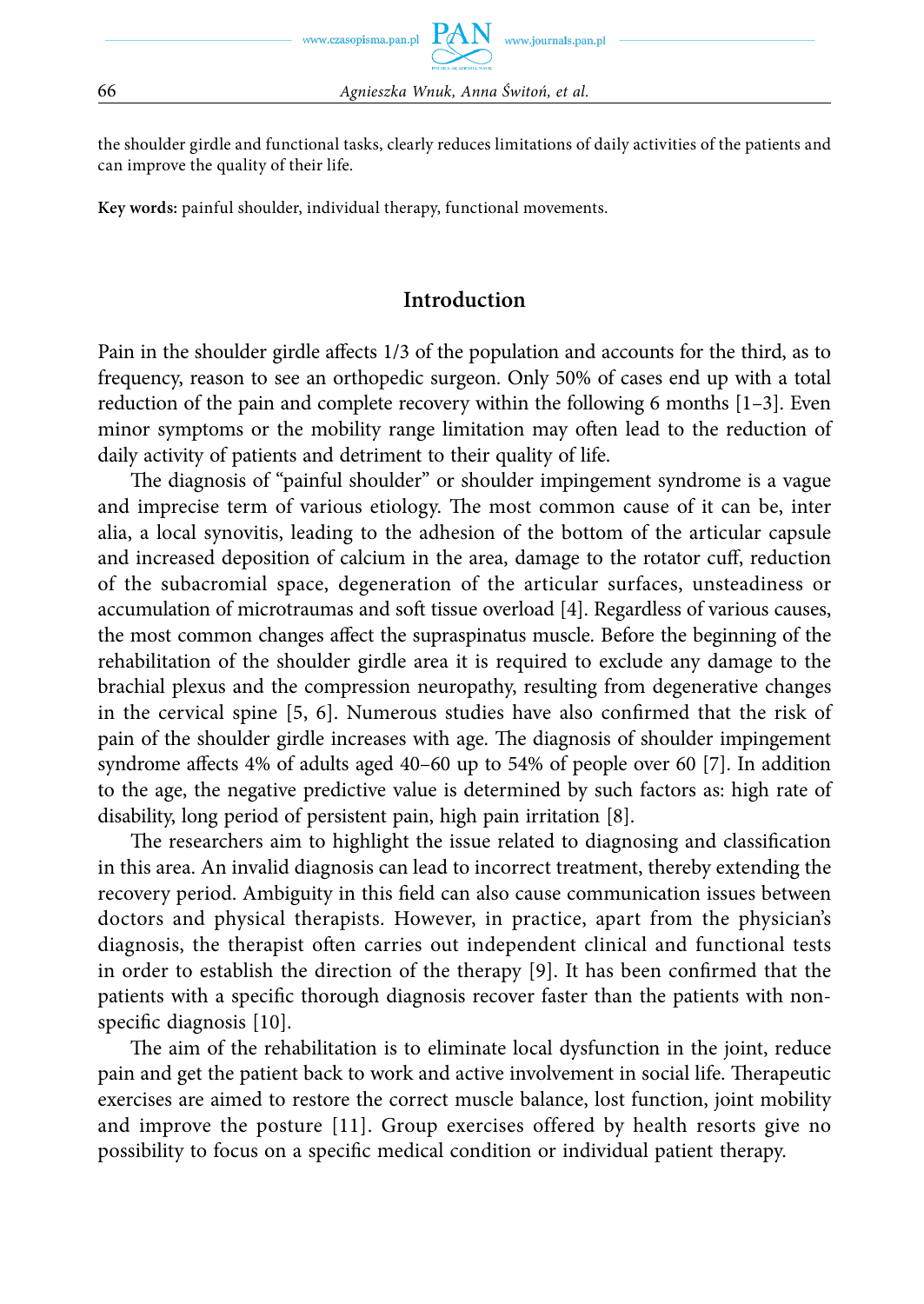



The purpose of this study is to evaluate the impact of individual therapy on functional mobility of the shoulder girdle in patients diagnosed with "shoulder impingement syndrome".

#### **Methods and materials**

The study included 30 patients diagnosed by a general practitioner with "shoulder impingement syndrome" before and after rehabilitation treatment. The study group consisted of 20 women (66.7%), median age 63.1 (SD = 10.6) and 10 men (33.3%) median age 61.7 (SD = 6.6). The BMI of the patients was calculated, based on the anthropometric data, and 28.3 (SD = 4.4) was the mean score. The calculations and therapy were carried out at the turn of 2015/2016 in Krakow Swoszowice health resort. Characteristics of the patients are presented in Table 1.

| Variable |           | n  | %    |  |
|----------|-----------|----|------|--|
| Gender   | Female    | 20 | 66.7 |  |
|          | Male      | 10 | 33.3 |  |
| Age      | $\leq 60$ | 10 | 33.3 |  |
|          | >60       | 20 | 66.7 |  |

**Table 1.** Characteristics of the test group.

Patients participation in the study was determined by the following criteria: the diagnosis of "painful shoulder syndrome" in at least one limb, current pain, and also involvement in a three-week rehabilitation camp which included the target individual therapy. The principle of the exemption was the pain in the shoulder joint occurring as a secondary problem which may have originated from damage to other structures located beyond the shoulder complex, possible neurological disorders, cancer or its suspected occurrence.

To participate in the study, every patient expressed their informed consent and completed the required documents. The study was conducted in compliance with the ethical principles of the Helsinki Declaration, taking into account any rights of the study subjects.

The clinical study involved a researcher-designed survey questionnaire focused on the duration of the pain and the patients' self-evaluation of barriers arising while performing daily life activities. The survey was based on Michener and Leggin publication reviewing available shoulder joint functional assessment scales [12]. The survey contained questions about 7 daily life activities (dressing up, bathing, combing hair, using the toilet, lying on the painful upper limb, activities that require elevation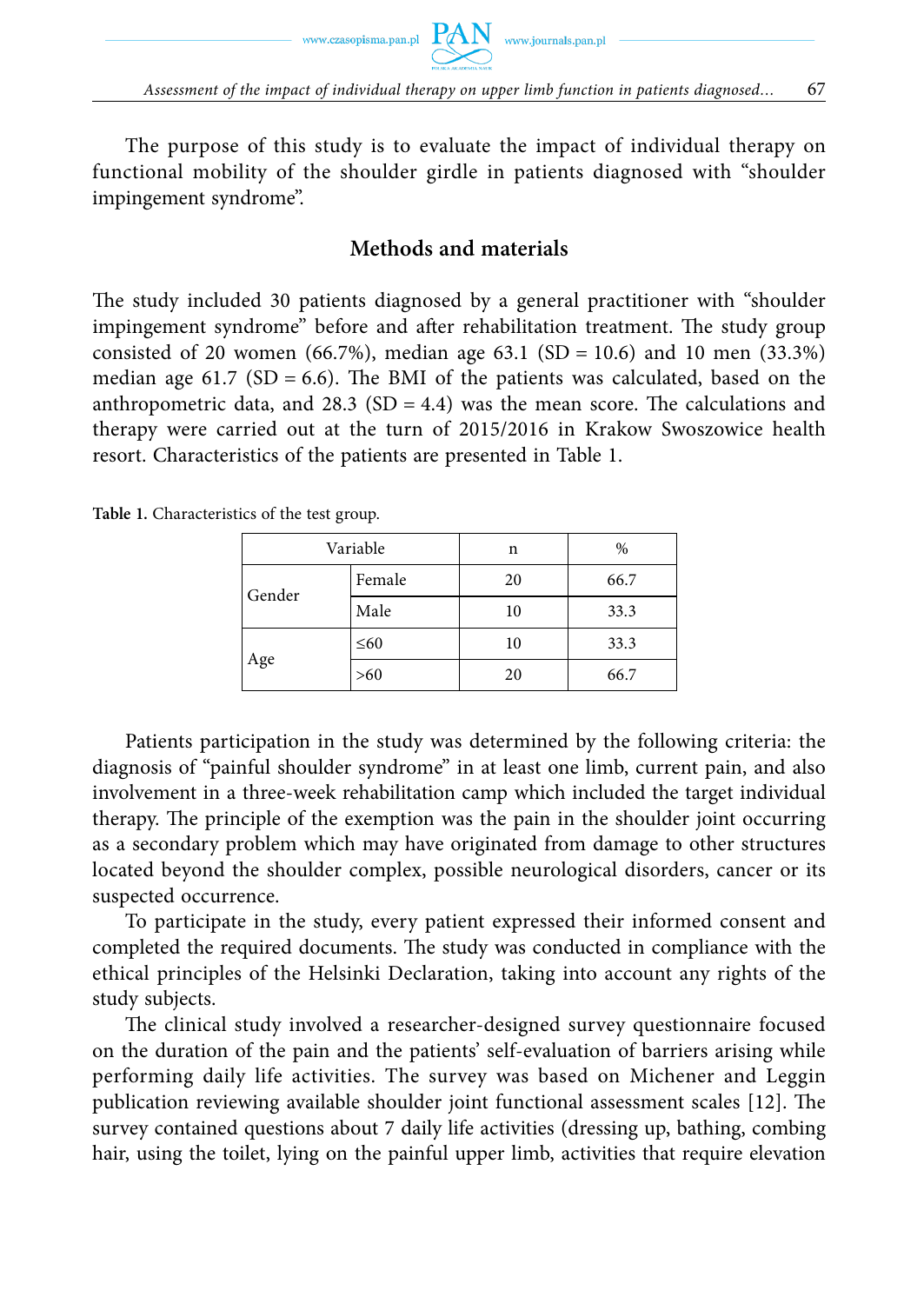of the arms above shoulder level, activities that require lifting some loads). The subject was requested to select a number from 0 to 3, depending on the difficulty, where 0 was the inability to perform the task,  $1 -$  the task extremely difficult to perform,  $2 -$  quite difficult and  $3 -$  not difficult at all.

| Activity                                                                               | Right upper limb | Left upper limb |  |
|----------------------------------------------------------------------------------------|------------------|-----------------|--|
| dressing up ( <i>i.e.</i> outwear)                                                     | 0 1 2 3          | 0 1 2 3         |  |
| Bathing (reaching out to the back)/putting on a bra                                    | 0 1 2 3          | 0 1 2 3         |  |
| Combing hair                                                                           | 0 1 2 3          | 0 1 2 3         |  |
| Using the toilet                                                                       | 0 1 2 3          | 0 1 2 3         |  |
| Lying on the painful upper limb                                                        | 0 1 2 3          | 0 1 2 3         |  |
| Lightweight activities requiring the arms to be lifted above<br>shoulder level         | 0 1 2 3          | 0 1 2 3         |  |
| Activities requiring the arms with a load $>3$ kg to be lifted<br>above shoulder level | 0 1 2 3          | 0 1 2 3         |  |

As a second step, the manual therapist performed an assessment of the patient using functional tests. After analysis of available literature, 5 tests showing high reliability and repeatability were selected [13]. The assessment focused on possible damage to such structures as: supraspinatus muscle (Jobe test), other structures of the rotator cuff (the subscapularis muscle and the infraspinatus muscle) through internal and external rotational motion with resistance, the subacromial impingement symptoms (Neer test) and the stability of the shoulder joint (anterior and posterior drawer test).

In addition, the assessment included the pain intensity test using VAS scale and the range of mobility test.

The first assessment was conducted at the admission of the patients to the rehabilitation camp and the next after 3 weeks.

The results were subjected to statistical analysis using Statistica 12 PL software. The value of  $\alpha = 0.05$  served as the level of statistical significance. For the description of the statistical analysis of quantitative variables, in order to obtain the most transparent results, average values with the standard deviation were applied. Differences in functional test results before and after rehabilitation treatment were compared using McNemar's test. The results of the survey questionnaire referred to daily life activities, compared using the Wilcoxon signed-rank test to analyse each separate activity and using student's t-test to analyse the sum of the questionnaire.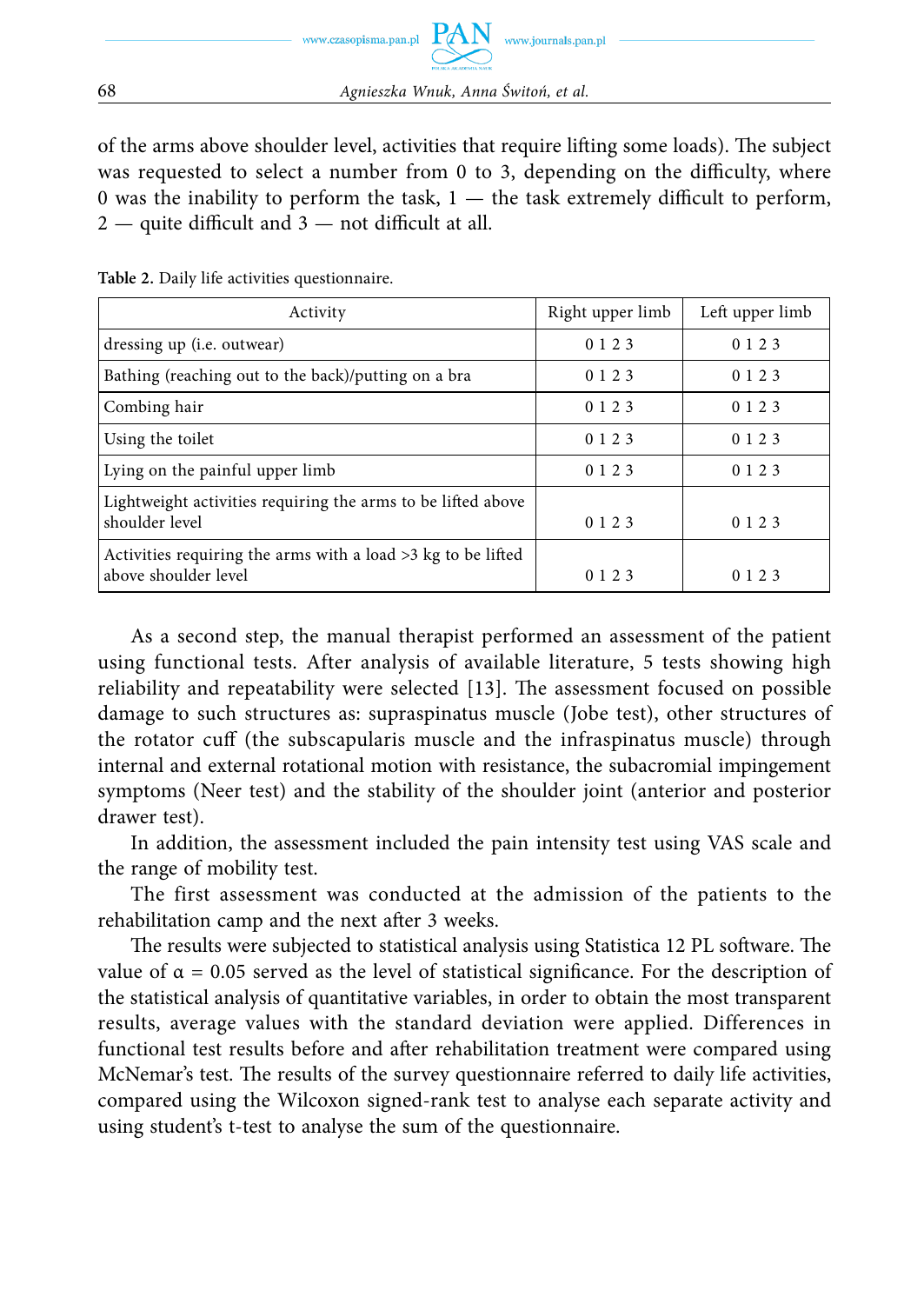# **Results**

Each of the patients was diagnosed with a "shoulder impingement syndrome". The clinical study allowed to distinguish two main pain locations reported by the patients — the pain radiating to the elbow or shoulder, as well as the pain located on the top of the joint. Moreover, the level of perceived pain was much lower after an individual therapy with a physical therapist.

Table 3 presents the results of the functional tests before and after rehabilitation treatment. Statistical analysis of the results of functional tests in the subject group points to the conclusion that the treatment had a statistic impact on the health of the patients with a positive result in Neer impingement test ( $p = 0.013$ ).

| Test                                             | Before treatment |               | After treatment |       |
|--------------------------------------------------|------------------|---------------|-----------------|-------|
|                                                  | n                | $\frac{0}{0}$ | n               | %     |
| Jobe Test (supraspinatus muscle)                 | 18               | 60.00         | 17              | 56.67 |
| Subscapularis muscle test                        | 8                | 26.67         |                 | 16.67 |
| Infraspinatus muscle test                        | 9                | 30.00         | 6               | 20.00 |
| Neer impingement test*                           | 19               | 63.33         | 11              | 36.67 |
| Anterior and posterior drawer test (instability) | 5                | 16.67         |                 | 13.33 |

Table 3. Comparison between proportions of the results of the diagnostic tests before and after the treatment.

\* p <0.05 statistically significant value compared with the result after rehabilitation treatment; McNemar's test  $(p = 0.013)$ 

The study showed that after three weeks of individual therapy, the greatest improvement was observed among patients with initial symptoms of subacromial impingement (8 people reported significant pain reduction). The evidence of the above statistical analysis is a nearly double reduction of the positive result of the impingement test in patients subject to a three-week treatment.

In patients suffering from the rotator cuff problems, the biggest change was observed in participants whose major condition was located in the subscapularis and infraspinatus muscles. The least significant improvement was observed in patients with the positive overload supraspinatus muscle symptom, and it accounted for approximately 10%.

The results of the functional self-assessment survey questionnaire showed significant improvement in the patients. The most difficult task to perform before the therapy was raising the arms under the load, which most of the patients considered as impossible or extremely difficult to perform (82%). After the period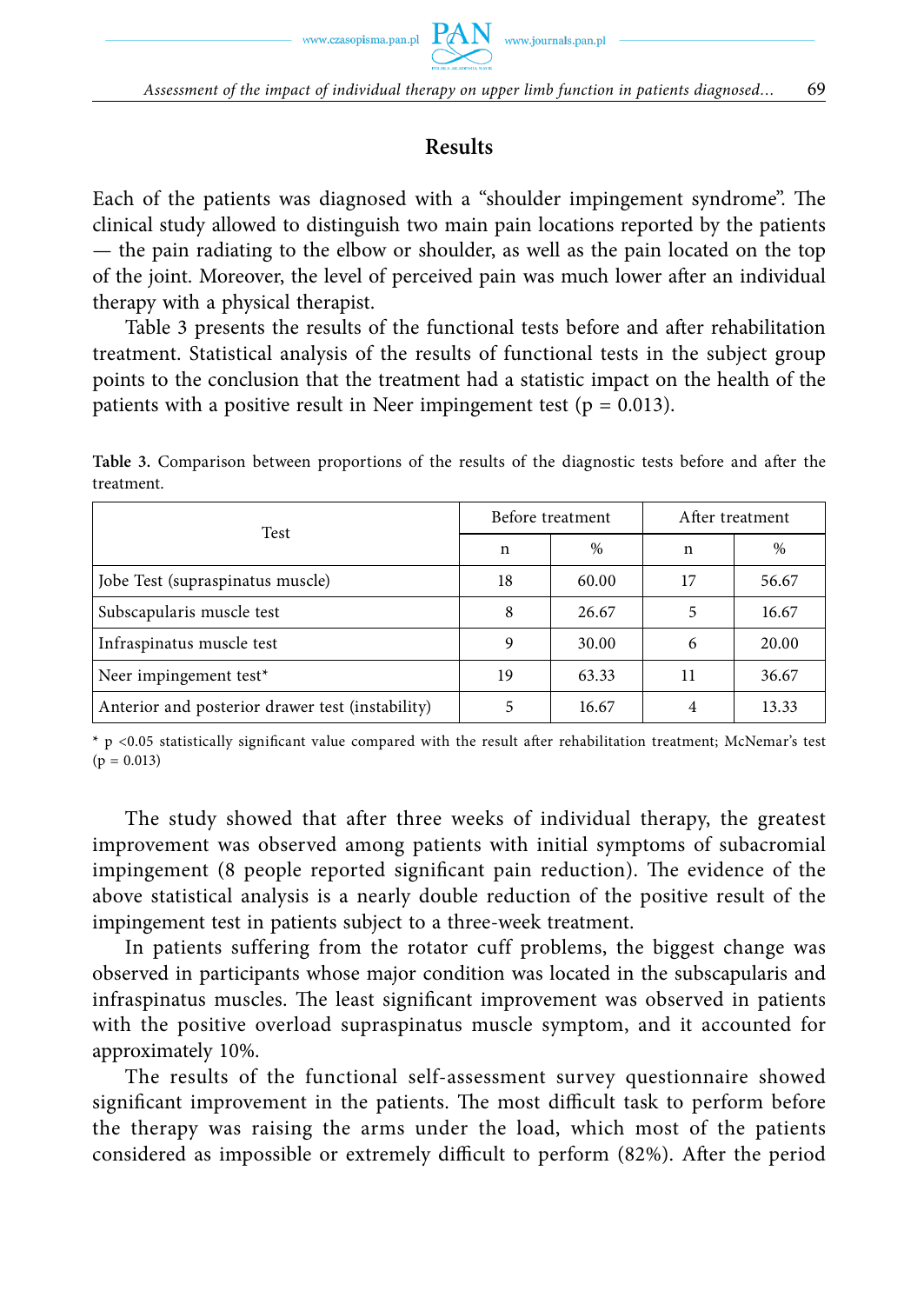

70 *Agnieszka Wnuk, Anna Świtoń, et al.*

of individual therapy, the vast majority of the patients considered this task as quite difficult  $(70.1\%)$ . The summary of results is presented in Table 4. To best illustrate the analysed parametres, the average value and the standard deviation were applied, while the distribution of the tested variables did not comply with the normal distribution.

Table 4. Results of the functional assessment of the upper limb mobility before and after rehabilitation treatment.

|                                                                                        | Before treatment |      | After treatment |           |          |
|----------------------------------------------------------------------------------------|------------------|------|-----------------|-----------|----------|
| Activity                                                                               | Average          | SD.  | Average         | <b>SD</b> | p        |
| Dressing up ( <i>i.e.</i> outwear)                                                     | 1.97             | 0.61 | 2.60            | 0.49      |          |
| Bathing (reaching out to the back)/putting on a bra                                    | 1.03             | 0.89 | 1.73            | 1.08      |          |
| Combing hair                                                                           | 2.13             | 0.94 | 2.67            | 0.80      |          |
| Using the toilet                                                                       | 2.87             | 0.57 | 2.93            | 0.25      |          |
| Lying on the painful limb                                                              | 1.60             | 1.10 | 2.40            | 0.81      | $<0.00*$ |
| Lightweight activities requiring the arms to be.<br>lifted above shoulder level        | 1.57             | 0.97 | 2.26            | 0.87      |          |
| Activities requiring the arms with a load $>3$ kg to<br>be lifted above shoulder level | 0.73             | 0.83 | 1.20            | 0.71      |          |
| TOTAL <sup>**</sup>                                                                    | 11.90            | 3.99 | 15.83           | 3.31      |          |

 $*$  p <0.05 statistically significant value compared with the result after rehabilitation treatment; Wilcoxon signedrank test

\*\* student's t-test.

Functional assessment results showed significant improvements during the performance of all the evaluable tasks.

### **Discussion**

Limitation of the normal function of the shoulder joint is the cause of one out of three visits to the specialist's. Data on the prevalence of this condition is comparable throughout the world. Such an impairment may significantly reduce the quality of life of patients and their participation in the activities of everyday life [14–16].

The first and most important issue, which is currently a matter of international discussion is getting an accurate diagnosis of the shoulder girdle conditions. The absence of effective and consistent methods of treatment may result from inaccurate understanding of the condition and naming disparities in diagnosing [17].

The study focused on the analysis of selected patients with a general diagnosis of "painful shoulder" syndrome. Most of the subjects could not clearly recall the early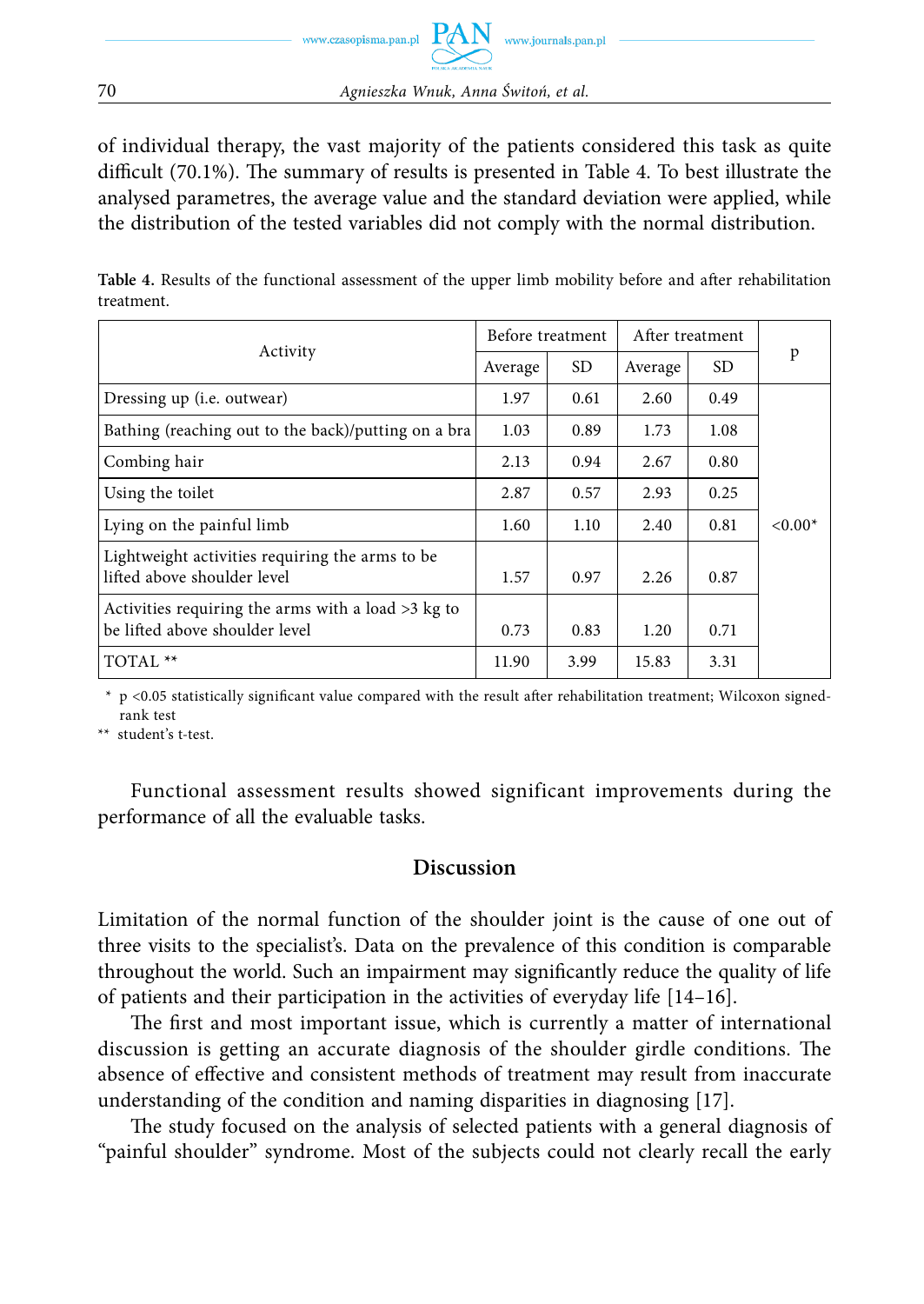occurrence of pain, thus pointing to a long-standing disease process and the absence of a clear harmful factor. Only four patients reported a sudden, traumatic onset of the condition. The absence of a specific diagnosis postponed the targeted actions aiming to improve patients' clinical condition.

Among the available scientific research studies, there are several known factors predetermining the emergence of the limitations in the function of the shoulder girdle, such as: age, female gender, metabolic diseases (diabetes, hypothyroidism), type of work performed (work at the computer or one that requires frequent lifting of the arms above the shoulder level), physical activity (swimming, volleyball) [18–20]. Such potential factors as mental or genetic predispositions have also been analysed but no significant correlation has been found [21]. The study also confirmed no such dependencies.

Accurately selected therapeutic measures require careful interpretation of the problem. The study used a survey questionnaire self-evaluation of the patients' activities as well as functional diagnostic tests based on the available studies confirming the effectiveness of selected methods [22]. Survey questions concerning the daily activity of the patients inquired about functional activity of the selected indicator muscles or mobility limitation, i.e. problems with closing a bra shall imply suspicion of limited and painful internal rotation, and consequently, inadequate work subscapularis muscle. The biomechanics of the function of the shoulder girdle is complex and requires an overall assessment, taking into account the function of the scapula and the mobility of the clavicle  $[23]$ . After an accurate specification of the problem, the patients were subjected to individual manual therapy treatments and exercises for a period of three weeks.

An accurate analysis of the source of the problem, associated with pain or limitation of mobility of the shoulder girdle shall imply appropriate actions. A comprehensive meta-analysis on the subject performed by Kelley *et al.* [24] attempts to provide a clear and legible procedures. The authors highlight the lack of standardized test methods for diagnosing patients and the non-use in medical practice of international standardized tests to assess their functional condition. There are also no available materials for the patients which would describe possible therapies and prevention methods.

In the case of most of disorders of the shoulder complex, the most common treatment is physical therapy. There is a current rehabilitation code of conduct for subacromial impingement syndrome, rotator cuff damage or contracting capsular inflammation  $[25-28]$ . Before initiating the study, the researchers acquired information about the available treatment methods and some of them were used during the patients' therapy. The effects of the physical therapy showed an improvement in performance of most of the functional tests, which arguments for a good direction of the selected rehabilitation methods and activities. A three-week period of therapy, however, limited the possibility of the complete recovery. According to American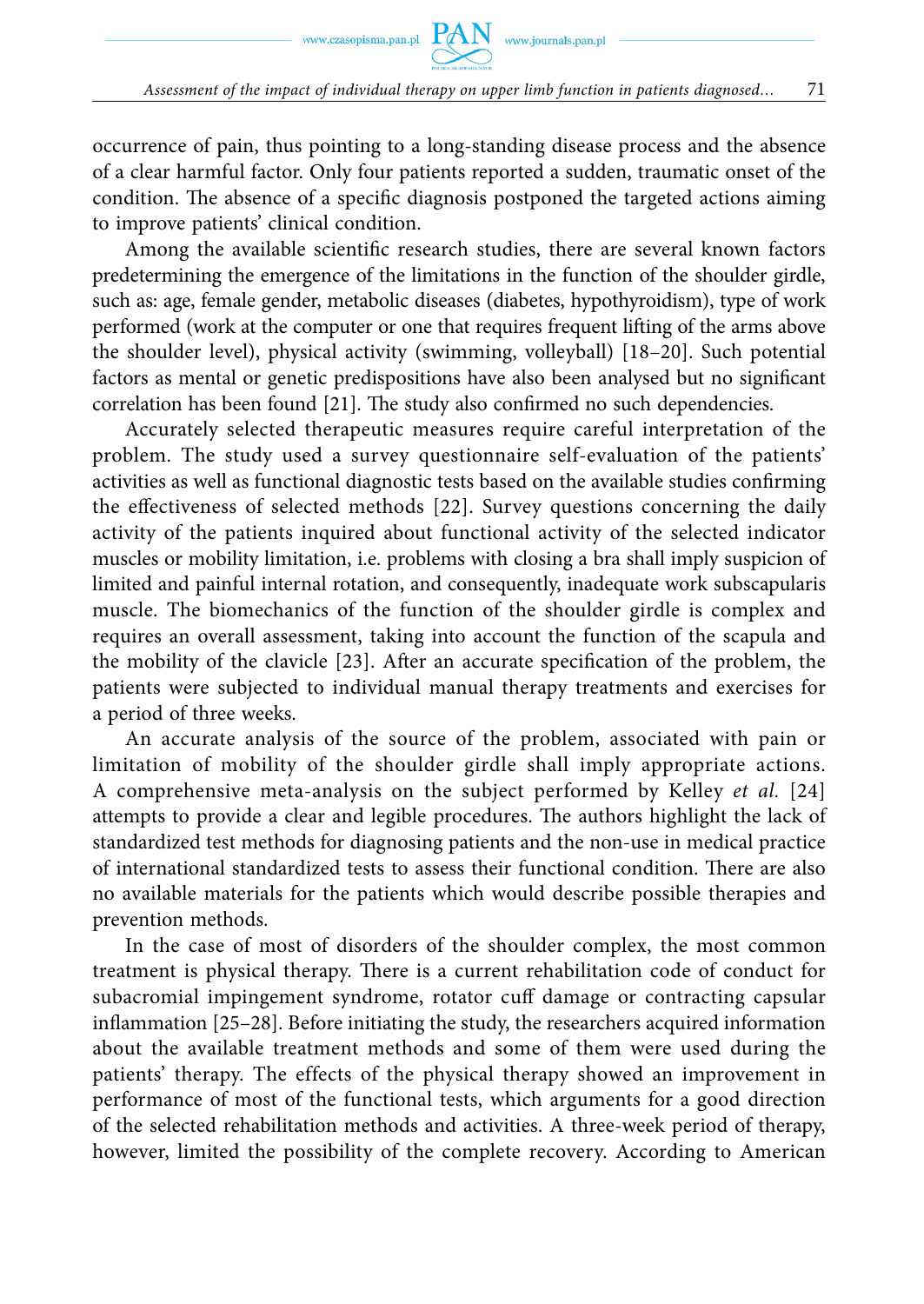scientists, a full recovery period allowing the patient to return to normal everyday activity, would require at least 10 weeks of therapy. Functional rehabilitation program draws attention to the holistic approach towards the patient. The exercises have to be aimed at restoring the correct biomechanics of the closest parts of the body first and the remote parts of the body next [29]. The present study applied the above therapeutic scheme. Firstly, the researchers focused on restoring the proper operation of the scapula and its stable position, and at the further stages — on the strengthening of the relevant muscles of the arm and forearm. The effects were every time controlled through a functional test and an evaluation of mobility of the patient.

Research studies suggest that treatment programs which do not include manual therapy are inefficient. Numerous studies compared the effects of the therapy, where the subjects performed only indicated therapeutic exercise on their own behalf, with the effects of the group whose exercises were combined with a soft tissue therapy and joint mobilization therapy  $[30, 31]$ . This explains the choice of therapeutic measures in the own study. Physical therapy treatments, selected by the person carrying out the test were used as an addition to the above methods. To maximize the effects of the therapy, the researchers also applied such measures as: laser biostimulation treatments, ultrasound, or cryotherapy, whose beneficial effect has been confirmed in other studies [32, 33]. According to the authors, the combination of all the aforementioned methods represented an effective therapeutic approach in their own work, and resulted in positive test results.

Patients who did not observe any significant improvement were re-referred to a doctor. In the hard-to-cure cases, it is necessary to perform a steroidal injection directly into the joint, which should be monitored using an ultrasound scan. This method is more recommended and has documented better effects than long-term medication on non-steroidal anti-inflammatory drugs [34].

The above results of the study argument for the use of functional assessment of patients, in order to develop an appropriate treatment program including soft tissue therapy, joint mobilization, therapeutic exercises and physical therapy sessions. A holistic approach and a quick, accurate diagnosis shall reduce pain symptoms and provide for a speedy recovery and return to the full daily life activity.

### **Conclusions**

- 1. Pain and limited mobility in the shoulder joint clearly disturb functional condition of patients.
- 2. An accurate individual therapy program shall reduce the period of full recovery.
- 3. The results of the study indicate deficiencies in the proper diagnosis of the shoulder girdle conditions, therefore it requires extra time to take appropriate therapeutic measures.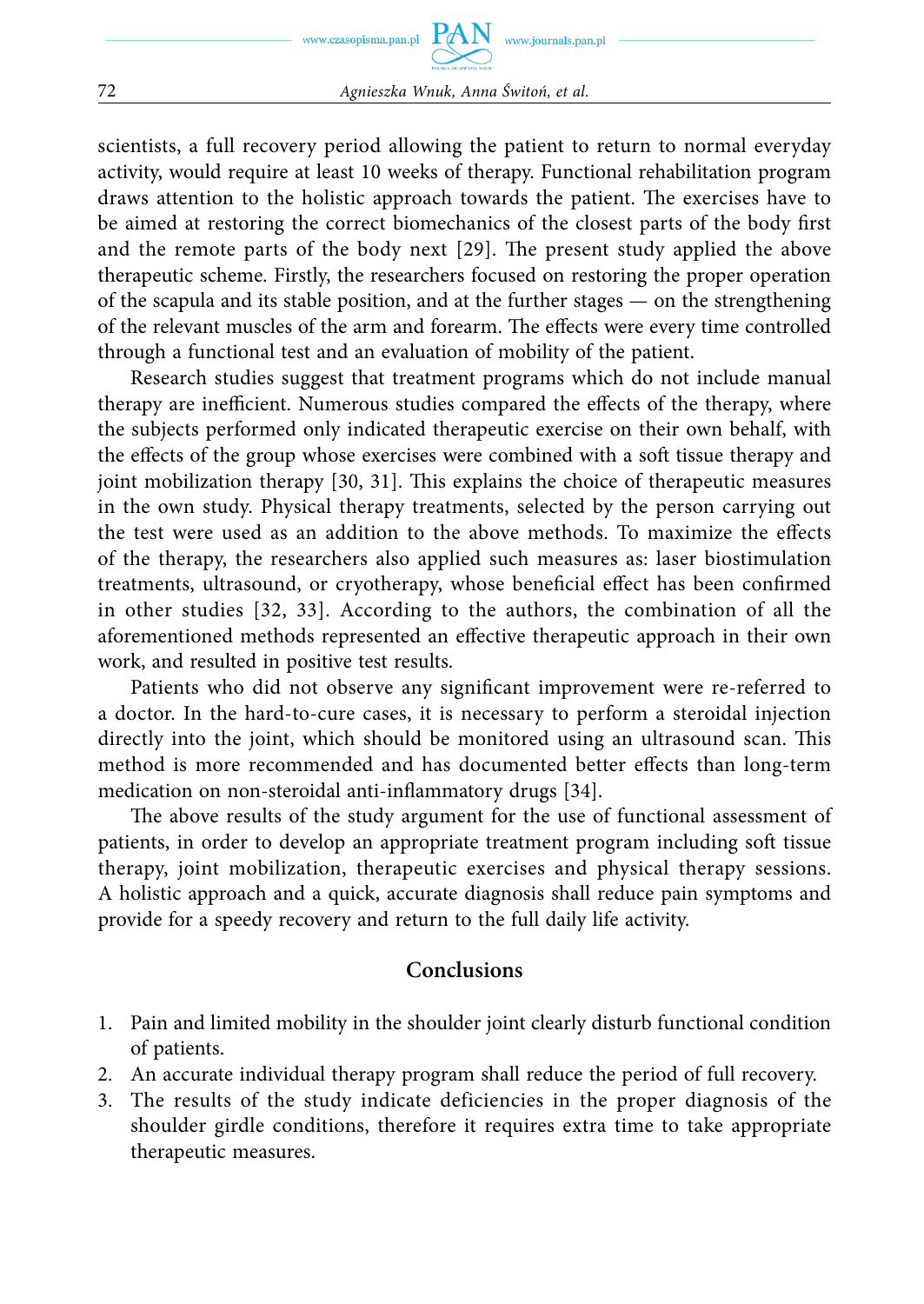# **References**

- 1. *Chard M.D., Hazleman R., Hazleman B.L., King R.H., Reiss B.B.*: Shoulder disorders in the elderly: a community survey. Arthritis & Rheumatism. 1991; 34 (6): 766–769.
- 2. *Kuijpers T., van der Windt D.A., van der Heijden G.J., Bouter L.M.*: Systematic review of prognostic cohort studies on shoulder disorders. Pain. 2004; 109 (3): 420–431.
- 3. *Linsell L., Dawson J., Zondervan K., Rose P., Randall T., Fitzpatrick R., Carr A.*: Prevalence and incidence of adults consulting for shoulder conditions in UK primary care; patterns of diagnosis and referral. Rheumatology. 2006; 45 (2): 215–221.
- 4. *Mitchell C., Adebajo A., Hay E., Carr A.*: Shoulder pain: diagnosis and management in primary care. BMJ. 2005; 331 (7525): 1124–1128.
- 5. *Hermans J., Luime J.J., Meuffels D.E., Reijman M., Simel D.L., Bierma-Zeinstra S.M.*: Does this patient with shoulder pain have rotator cuff disease?: The Rational Clinical Examination systematic review. JAMA. 2013; 310 (8): 837–847.
- 6. *McClure P.W., Michener L.A.*: Staged Approach for Rehabilitation Classification: Shoulder Disorders (STAR–Shoulder). Physical Therapy. 2015; 95 (5): 791-800.
- 7. *Brox J.I.*: Shoulder pain. Best Practice & Research Clinical Rheumatology. 2003; 17 (1): 33–56.
- 8. *Mallen C.D., Peat G., Thomas E., Dunn K.M., Croft P.R.: Prognostic factors for musculoskeletal pain* in primary care: a systematic review. Br J Gen Pract. 2007; 57 (541): 655–661.
- 9. *Schellingerhout J.M., Verhagen A.P., Thomas S., Koes B.W.*: Lack of uniformity in diagnostic labeling of shoulder pain: time for a different approach. Manual Therapy. 2008; 13 (6): 478–483.
- 10. *Feleus A., Bierma-Zeinstra S.M.A., Miedema H.S., Verhagen A.P., Nauta A.P., Burdorf A., Koes B.W.*: Prognostic indicators for non-recovery of non-traumatic complaints at arm, neck and shoulder in general practice — 6 months follow-up. Rheumatology. 2007; 46 (1): 169–176.
- 11. *Paternostro-Sluga T., Zöch C.*: Conservative treatment and rehabilitation of shoulder problems. Der Radiologe. 2004; 44 (6): 597–603.
- 12. *Michener L.A., Leggin B.G.*: A review of self-report scales for the assessment of functional limitation and disability of the shoulder. Journal of Hand Therapy. 2001; 14 (2): 68-76.
- 13. *Green R., Shanley K., Taylor N.F., Perrott M.*: The anatomical basis for clinical tests assessing musculoskeletal function of the shoulder. Physical Therapy Reviews. 2008; 13: 17-24.
- 14. *Sterud T., Johannessen H.A., Tynes T.*: Work-related psychosocial and mechanical risk factors for neck/shoulder pain: a 3-year follow-up study of the general working population in Norway. Int Arch Occup Environ Health. 2014; 87 (5): 471–481.
- 15. *Iizuka Y., Iizuka H., Mieda T., Tajika T., Yamamoto A., Ohsawa T., Takagishi K.*: Association between neck and shoulder pain, back pain, low back pain and body composition parameters among the Japanese general population. BMC Musculoskeletal Disorders. 2015; 16 (1): 1.
- 16. *Dziak A.*: Bolesny bark jako następstwo wad wrodzonych, urazów, eksploatacji podczas uprawiania sportu i w pracy zawodowej oraz zmian wstecznych i chorobowych zespołów tkankowych i narządowych. Med Sport. 2003; 7 (2): 81–92.
- 17. *Dean B.J.F., Gwilym S.E., Carr A.J.*: Why does my shoulder hurt? A review of the neuroanatomical and biochemical basis of shoulder pain. British Journal of Sports Medicine. 2013, bjsports-2012.
- 18. *Miranda H., Viikari-Juntura E., Martikainen R., Takala E.P., Riihimäki H.*: A prospective study of work related factors and physical exercise as predictors of shoulder pain. Occup Environ Med. 2001; 58 (8): 528–534.
- 19. *Laslett L.L., Burnet S.P., Redmond C.L., McNeil J.D.*: Predictors of shoulder pain and shoulder disability after one year in diabetic outpatients. Rheumatology. 2008; 47 (10): 1583-1586.
- 20. *Walker H., Gabbe B., Wajswelner H., Blanch P., Bennell K.*: Shoulder pain in swimmers: A 12-month prospective cohort study of incidence and risk factors. Physical Therapy in Sport. 2012; 13 (4): 243–249.